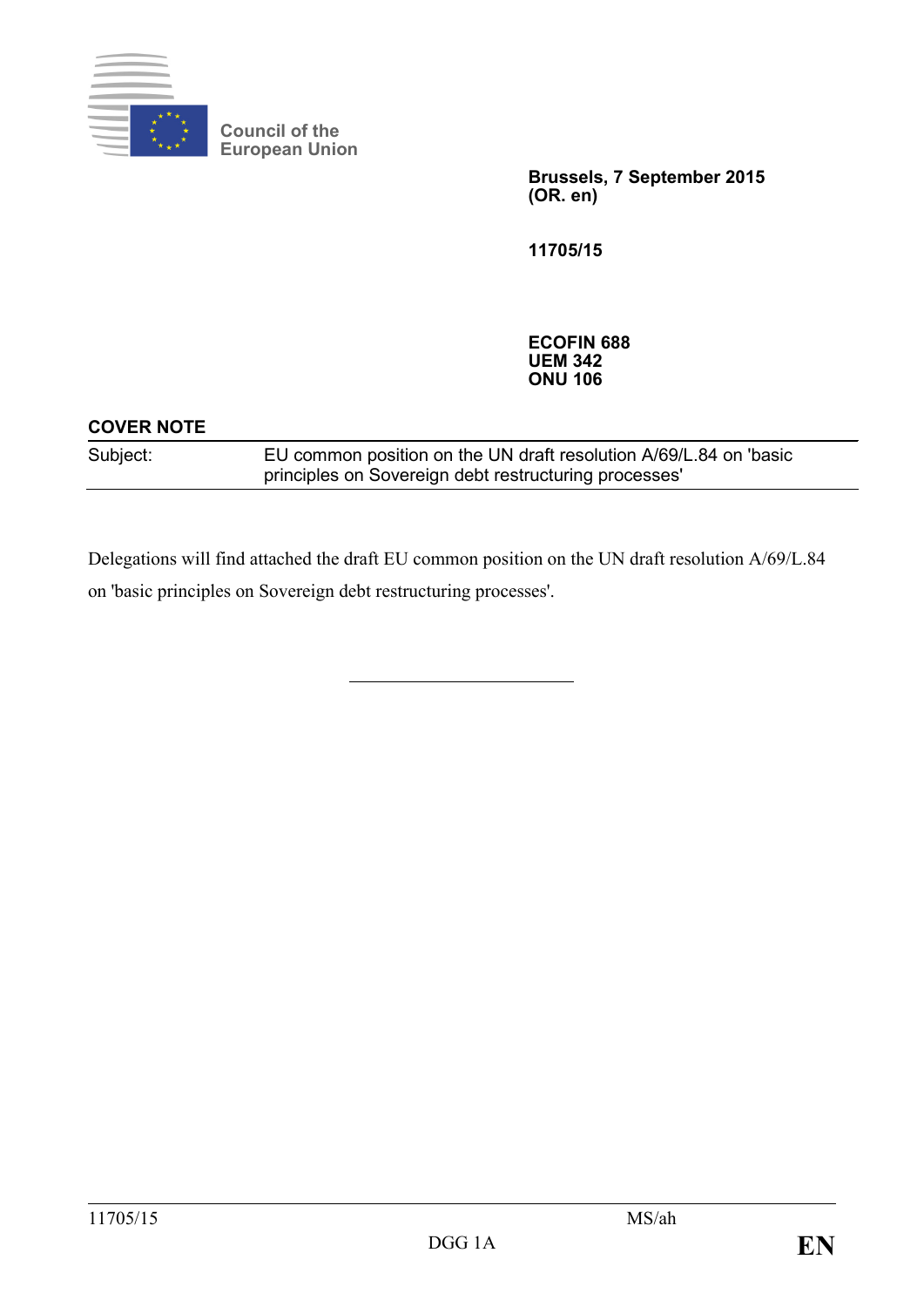#### **1. BACKGROUND**

# **1.1. Discussions on a possible debt restructuring framework in the United Nations General Assembly**

Discussions on the possible establishment of an institutional and legal framework for sovereign debt restructuring have been reignited, after lying dormant for many years. This renewal is partly driven by New York court rulings in relation to the 2001 Argentine default.

Until discussions were reignited, discussions have mainly taken place in the IMF in order to focus on a technical analysis and build on the IMF's expertise when addressing this particularly sensitive and complex topic. EU MS have generally welcomed the IMF's work in this area and in reviewing the current framework, they most recently endorsed the institution's recommendations regarding a clarification of *pari passu* (equal treatment) clauses in sovereign bond contracts issued under foreign law.

A contractual market based approach has been the prevailing institutional approach and has been again endorsed in the context of current IMF discussions. Improving the design of sovereign bond contracts (to address the holdout problem) through the inclusion of collective action clauses (CACs) and the clarification of the previously mentioned equal treatment clauses reflects a marketcompatible approach that has already been carefully and gradually introduced during the last decade. This is also the prevailing approach in the Euro Area (EA), where model EA CACs with strengthened aggregation clauses have been introduced in all EA sovereign bonds issued after 1 January 2013 and with a maturity of more than one year. In addition, recent recommendations for strengthening this contractual approach have been developed in cooperation with market participants. This approach based on the inclusion of CACs, which are already in use for new sovereign issuance under US, UK, and EU law (key jurisdictions), would therefore pose fewer risks to financial stability.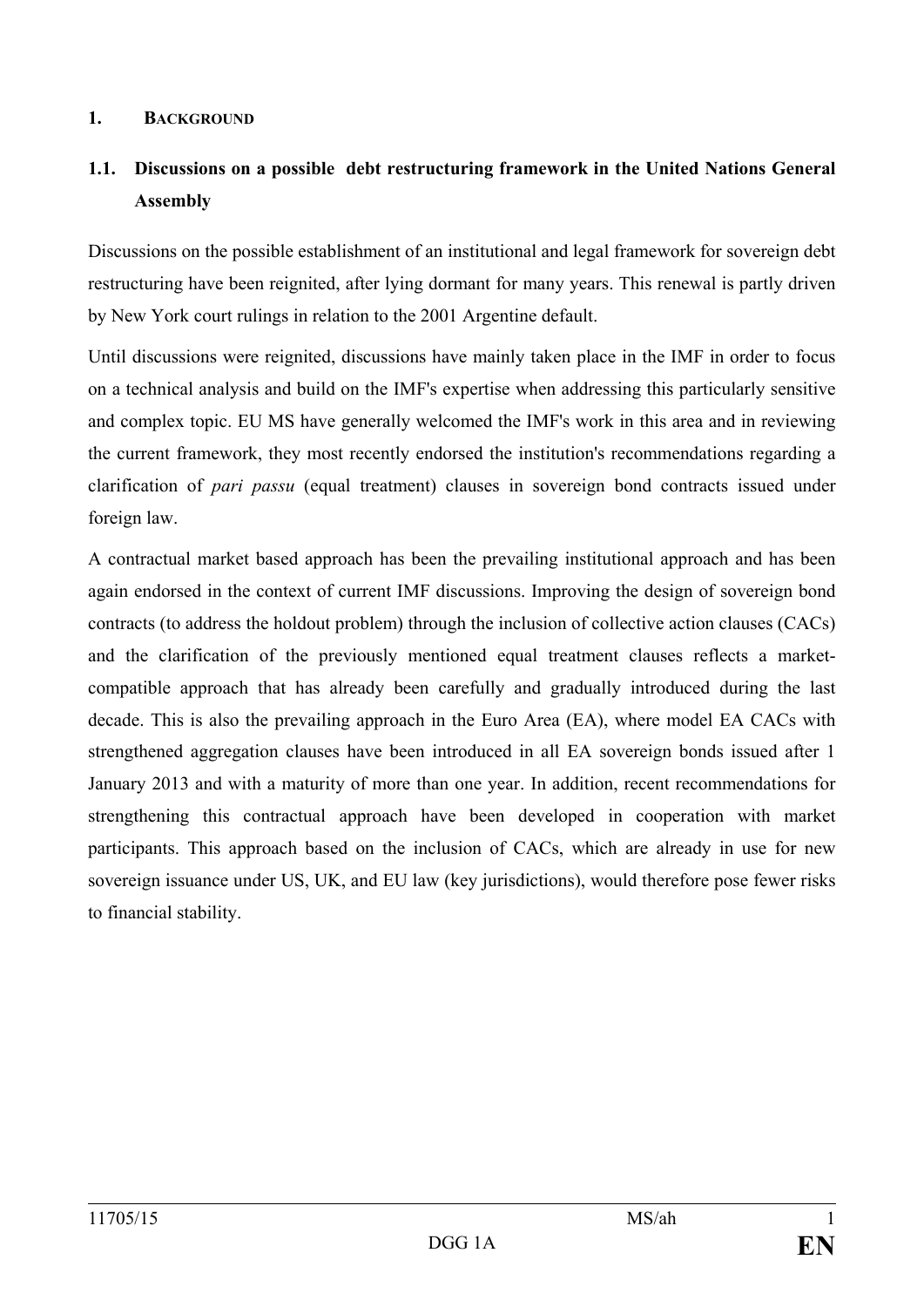However, the United Nations General Assembly (UNGA), which has also had this issue on its radar for many years with a focus on the development policy context, has called, in Autumn 2014, for a re-examination of the approach to sovereign debt restructurings and has made a push to establish a multilateral legal framework for sovereign debt restructuring. On 9 September 2014, the UNGA passed a resolution (UN Resolution 68/304) deciding to "elaborate through a process of intergovernmental negotiations, as a matter of priority … a multilateral legal framework for sovereign debt restructuring processes with a view, inter alia, to increasing the efficiency, stability and predictability of the international financial system and achieving sustained, inclusive and equitable economic growth and sustainable development…" The ensuing draft modalities for intergovernmental negotiations called for the establishment of an ad hoc committee that would elaborate the said "multilateral legal framework", with a view to adopting it at the UNGA's  $69<sup>th</sup>$ session (originally expected for June-July 2015).

The push came from the Group of 77 countries, where Argentina in particular has driven momentum and taken the helm in UN discussions and the above-mentioned resolution because of its interest in a specific outcome in light of its own ongoing litigation.

Following discussions in the EFC – which concluded on 04.09.2014 that Member States should not support the draft Resolution being discussed by the UNGA - the COREPER adopted on 5.11.2014 a common position whereby it was decided that any participation by the EU and Member States for discussions in reference to UN Resolution 68/304 would be guided by the following considerations:

o The work of the ad-hoc Committee should be limited to the elaboration of a non-binding 'set of principles' which builds upon a market-based voluntary contractual approach to sovereign debt restructuring and aims at furthering its implementation and use. Neither the EU nor Member States would participate in discussions aiming at the establishment of a binding multilateral legal framework for sovereign debt restructuring processes.

o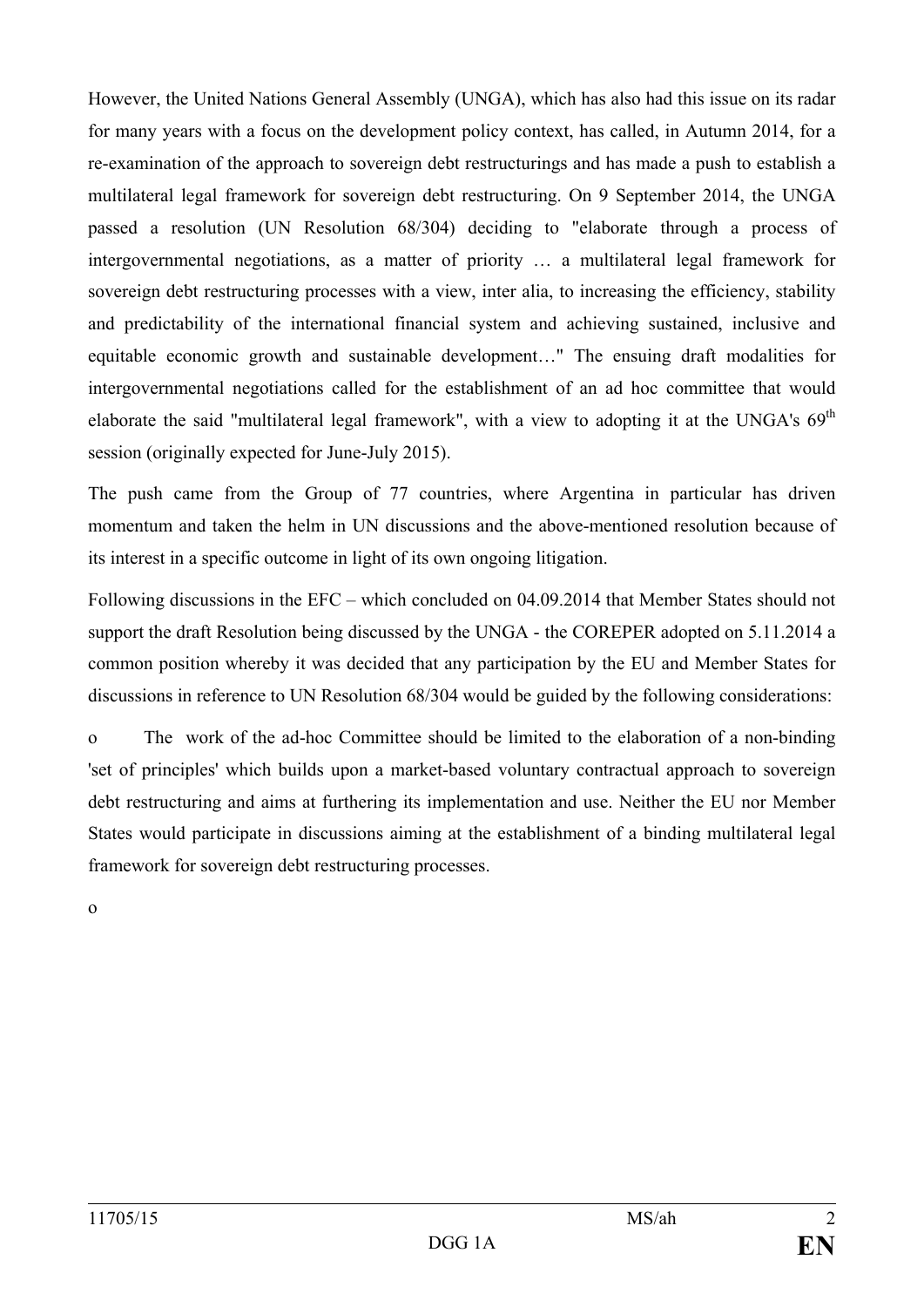The work of the ad-hoc Committee should reflect the recent and ongoing work on sovereign debt restructuring undertaken in the IMF, subject to the previous considerations, and should take place in close coordination with and with technical support from the Fund. Discussions should also make reference to the work in other fora on these issues, such as the Paris Club, which has a history of discussing sovereign debt restructuring issues. The EU and its Member State should make their best possible efforts to influence the work of the ad hoc committee along these lines.

o Should, at any time, the work of the ad-hoc committee not reflect the above conditions, the EU and its Member States agreed that they would no longer participate in discussions in reference to UN Resolution 68/304.

After a number of unsuccessful attempts to re-orient the discussion within the UN, the EU and its Member States decided to discontinue their participation, in line with the common position agreed in COREPER. All Member States followed the common position and disengaged from discussions.

Meanwhile, the content of the UN discussions has progressively evolved, with the G77 making attempts to soften the language so as to achieve wider support from UN members. The new resolution submitted to the UN General Assembly no longer contains explicit references to a statutory debt restructuring process and intends instead to set a number of basic principles (see draft annexed). That said, some of the content remains of a problematic nature (see section 1.2 below).

The evolution of discussions over the last months now calls for a further EU discussion on the position to be taken in New York by the EU and its Member States. While the US, Canada and Japan have communicated their clear intention to vote against the resolution, the spontaneous views of Member States as expressed by their representatives in New York tend to diverge. A split vote would undermine the efforts undertaken so far to establish and maintain a common position on this very sensitive file, which is of major importance for the EU itself, ever more so in the current context.

The vote is expected to take place on 10 September.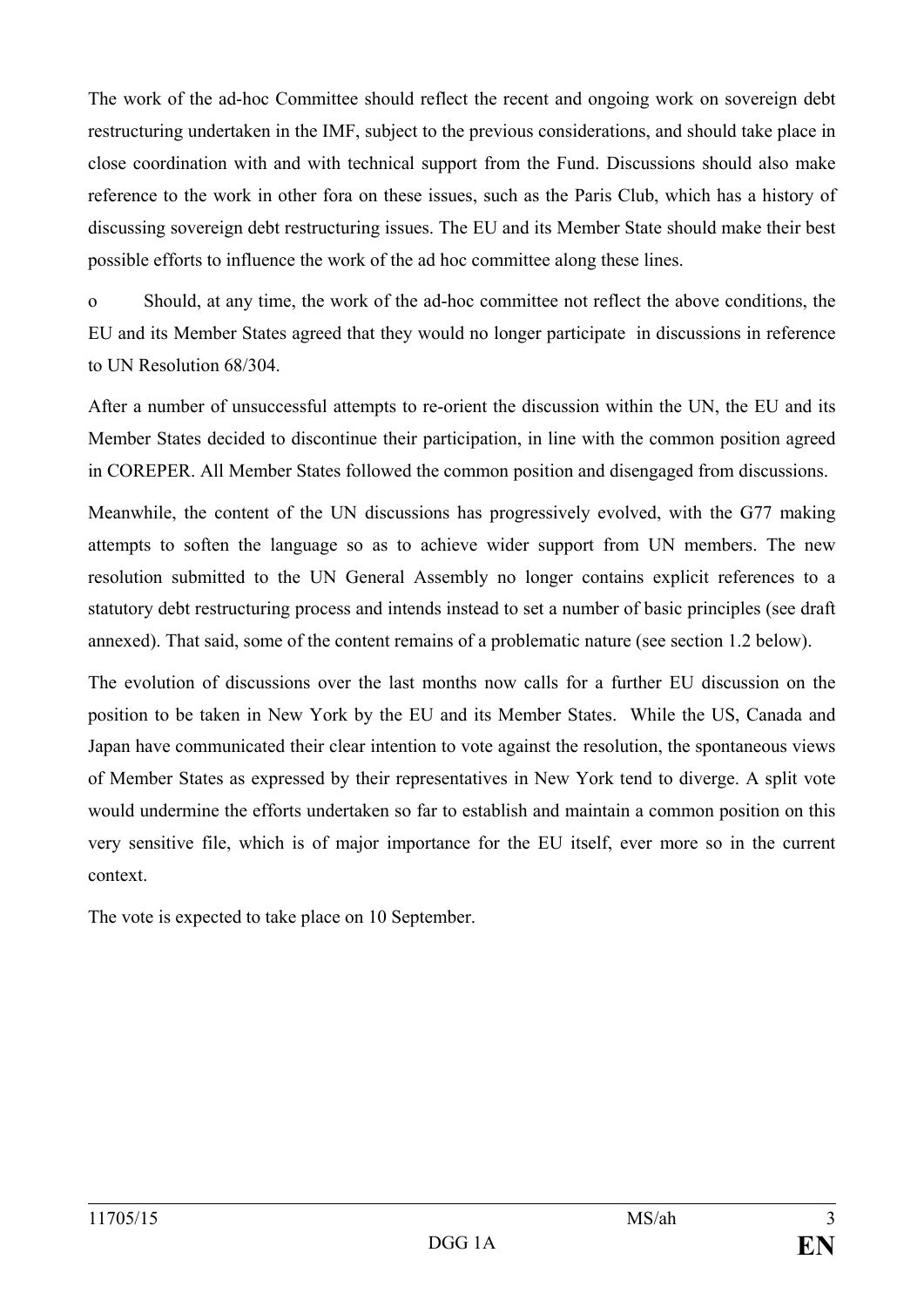#### **1.2. Problems attached to the new draft Resolution**

While the draft resolution is overall less problematic than the one discussed last year, a number of important issues should, however, be stressed:

(1) The UNGA is not the appropriate forum for discussing the complex issues attached to Sovereign debt restructuring. The IMF has a history of discussing issues related to the sovereign debt restructuring which results from its role as one of the key institutions for multinational crisis resolution. Its lending policies play a crucial part in facilitating a necessary adjustment process to address a country's external financing problems (i.e. an unsustainable balance of payments deficit) and to catalyse other forms of public and private sector financing. Its economic analysis – and in particular its debt sustainability analysis – is usually the main focal point for the discussions between the sovereign debtor and its creditors. The IMF is, therefore, the main forum for discussing technical capital market issues related to restructuring sovereign debt. It is also a forum where the influence of the EU and of its Member States is significant, in contrast with the EU's structural difficulty to orient the work in the UNGA. Discussions on enhancing the contractual framework for addressing the issues attached to Sovereign debt restructuring are ongoing within the IMF framework - with the active participation of the EU and of its Member States - and should not be undermined by competing processes.

(2) The content of the draft resolution includes a number of problematic statements for the EU. Three issues should in particular be highlighted:

(a) Paragraph 4 requests 'all institutions and actors involved in sovereign debt restructuring', including 'at regional level', to ' refrain from exercising any undue influence over the process and other stakeholders or engaging in actions that would give rise to conflicts of interest'. Such a statement fits poorly with both the EU institutional setting and its practical situation, where possible discussions related to the stock of debt of a Member State take place primarily at regional level, against a background in which the Member States themselves are often the main creditors (directly or via the financial assistance mechanisms that they have established).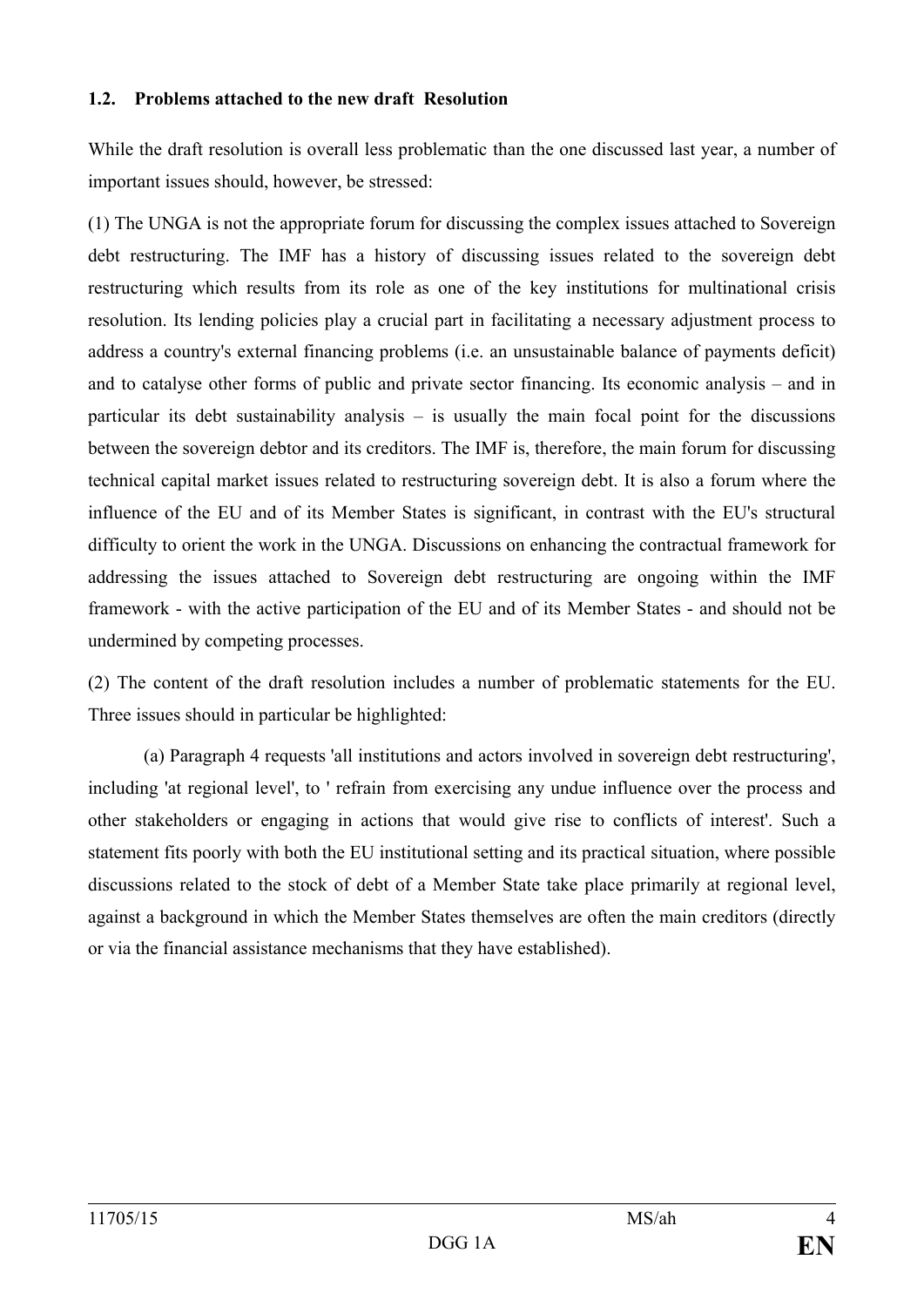(b) Paragraph 5 states that 'creditors have the right to receive the same proportionate treatment in accordance with their credit and its characteristics' and that 'no creditors or creditor groups should be excluded ex ante from the sovereign debt restructuring process'. Such a statement denies the customary preferred creditor status recognized to the International Financial Institutions (IMF, ESM…) when lending to a Sovereign in distress, with possible major negative implications on their ability to fulfil their primary mission.

(c) Paragraph 9 states that 'sovereign debt restructuring agreements that are approved by a qualified majority of the creditors of a State are not to be affected, jeopardized or otherwise impeded by other States'. This statement is very problematic for issuances under foreign jurisdiction (the overwhelmingly dominant case for developing and emerging countries). Issuing under a foreign jurisdiction does, by definition, involve accepting the competence of the courts of another State. This is a point of major importance for the EU, as a very large part of the world's sovereign issuances under foreign jurisdiction are made under the jurisdiction of one of its Member States (UK).

### **2. CONCLUSION**

It is important that Member States enter into and follow through on a common position in respect of the IMF and UN contexts and that this position is the basis for internal and external coordination.

A draft common position is presented below.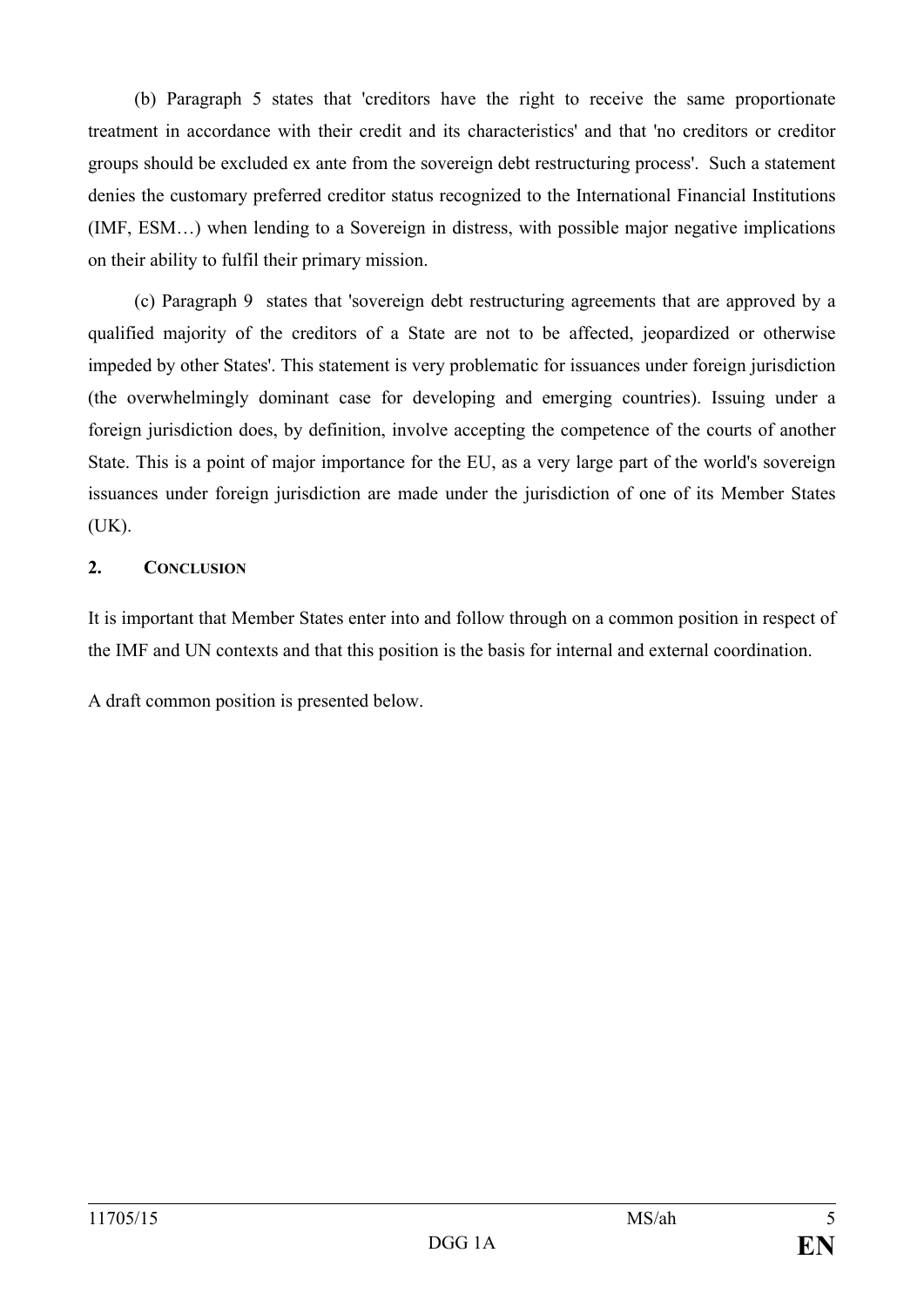### **Draft**

### **EU common position**

## **On UN draft resolution A/69/L.84 on 'basic principles on Sovereign debt restructuring processes'**

*The following EU common position is intended as a basis for agreement among EU Member States on how to further proceed on this matter.* 

- The Union and its Member States take note of the draft UN resolution on 'basic principles on Sovereign debt restructuring processes'. Given that this discussion will deal with sensitive issues, it is important to ensure consistency of the positions taken in the IMF Board and the UN context and to coordinate the positions among Member States in the best possible way.
- While we note the on-going discussions in the UN context, we maintain that the IMF is the appropriate institution to host global discussions on this subject and that the work on sovereign debt restructuring should remain in the IMF. We support the ongoing IMF work, which is intended to contribute to the objective of facilitating timely and orderly sovereign debt restructuring, where such a process is deemed necessary, based on a robust contractual approach.
- The draft resolution contains a number of statements that do not accurately reflect existing law or international practices. It appears notably to question the preferred creditor status of the international financial institutions (such as the IMF or the ESM) and the need to respect the decisions of the competent Courts for the restructuring of Sovereign bonds issued under foreign jurisdiction.
- Although stressing the necessity not to create unnecessary tensions with third country partners (e. g. in the G77), the EU Member States are not in a position to support draft resolution L.84 as crafted and will as a consequence abstain in the vote. Any future participation in work resulting from draft resolution L.84 shall be premised upon the work respecting existing law and international practices.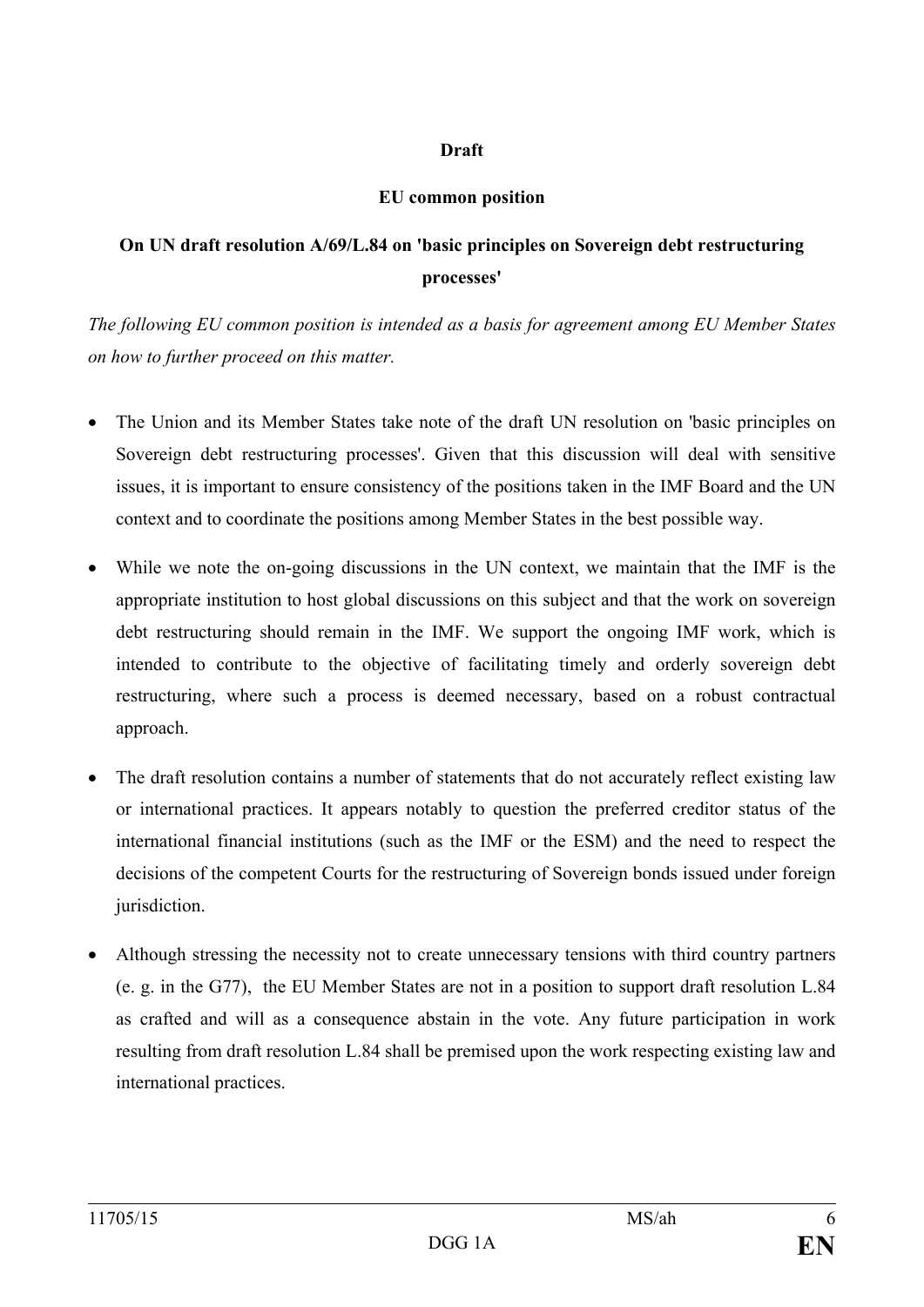## **Annex – Draft resolution A/69/L.84**

\* On behalf of the States Members of the United Nations that are members of the Group of 77 and China.

### **Basic Principles on Sovereign Debt Restructuring Processes**

The General Assembly,

Recalling its resolutions 68/304 of 9 September 2014 and 69/247 of 29 December 2014 concerning sovereign debt restructuring processes,

Welcoming the work carried out by the Ad Hoc Committee established under resolution 69/247, throughout its working sessions in New York from 3 to 5 February, from 28 to 30 April, and on 27 and 28 July 2015,

Stressing the importance of a clear set of principles for the management and resolution of financial crises that take into account the obligation of sovereign debtors and their creditors to act in good faith and with a cooperative spirit to reach a consensual rearrangement of the debt of sovereign **States** 

Considering the desirability of the wide dissemination and implementation of the principles, in accordance with national policies and circumstances,

1. Declares that sovereign debt restructuring processes should be guided by the following Basic Principles, as included in the report of the Ad Hoc Committee: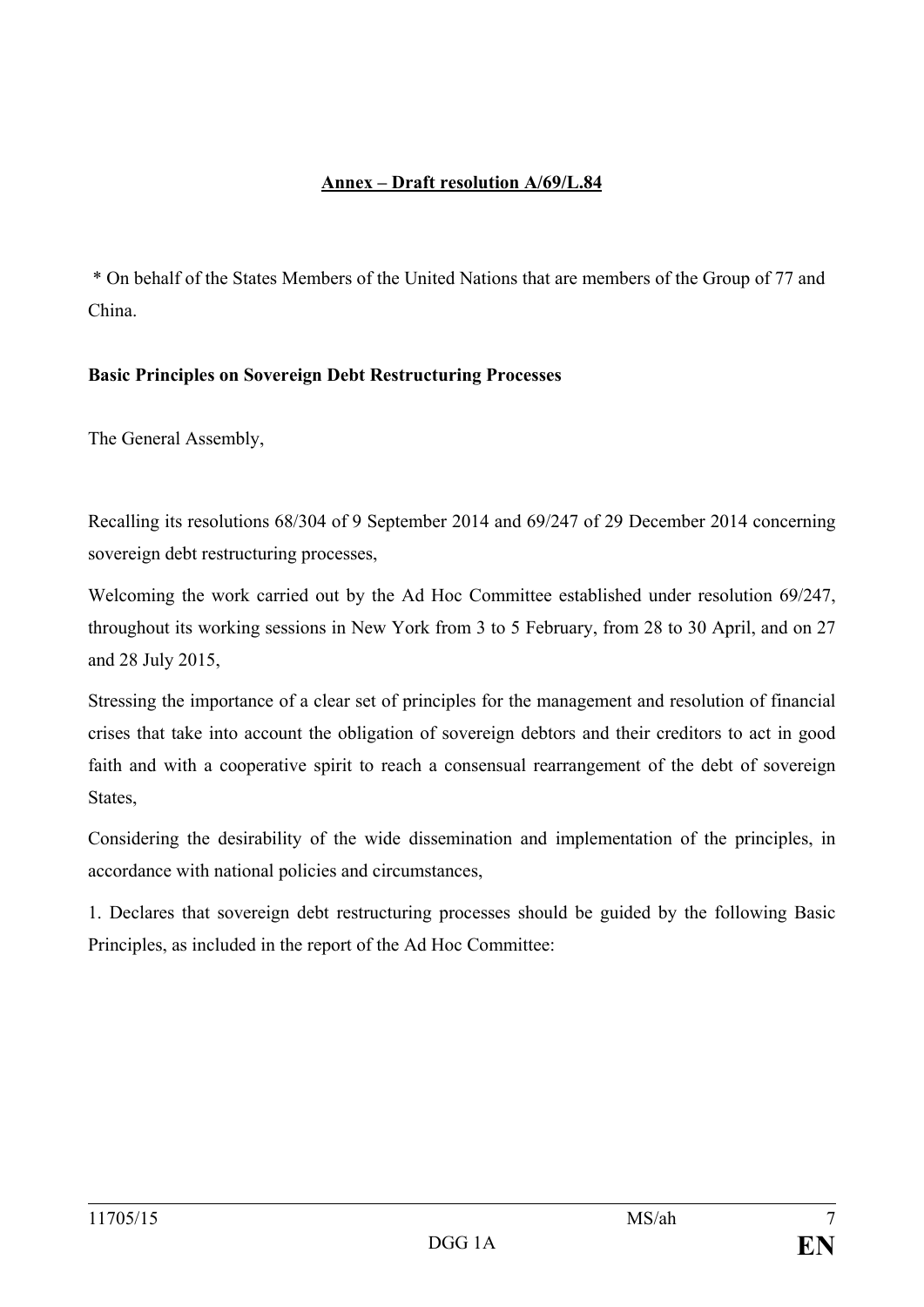1. A Sovereign State has the right, in the exercise of its discretion, to design its macroeconomic policy, including restructuring its sovereign debt, which should not be frustrated or impeded by any abusive measures. Restructuring should be done as the last resort and preserving at the outset creditors' rights.

2. Good faith by both the sovereign debtor and all its creditors would entail their engagement in constructive sovereign debt restructuring workout negotiations and other stages of the process with the aim of a prompt and durable re-establishment of debt sustainability and debt servicing, as well as achieving the support of a critical mass of creditors through a constructive dialogue regarding the restructuring terms.

3. Transparency should be promoted in order to enhance the accountability of the actors concerned, which can be achieved through the timely sharing of both data and processes related to sovereign debt workouts.

4. Impartiality requires that all institutions and actors involved in sovereign debt restructuring workouts, including at the regional level, in accordance with their respective mandates, enjoy independence and refrain from exercising any undue influence over the process and other stakeholders or engaging in actions that would give rise to conflicts of interest or corruption or both.

5. Equitable treatment imposes on States the duty to refrain from arbitrarily discriminating among creditors, unless a different treatment is justified under the law, is reasonable, and is correlated to the characteristics of the credit, guaranteeing inter-creditor equality, discussed among all creditors. Creditors have the right to receive the same proportionate treatment in accordance with their credit and its characteristics. No creditors or creditor groups should be excluded ex ante from the sovereign debt restructuring process.

6. Sovereign immunity from jurisdiction and execution regarding sovereign debt restructurings is a right of States before foreign domestic courts and exceptions should be restrictively interpreted.